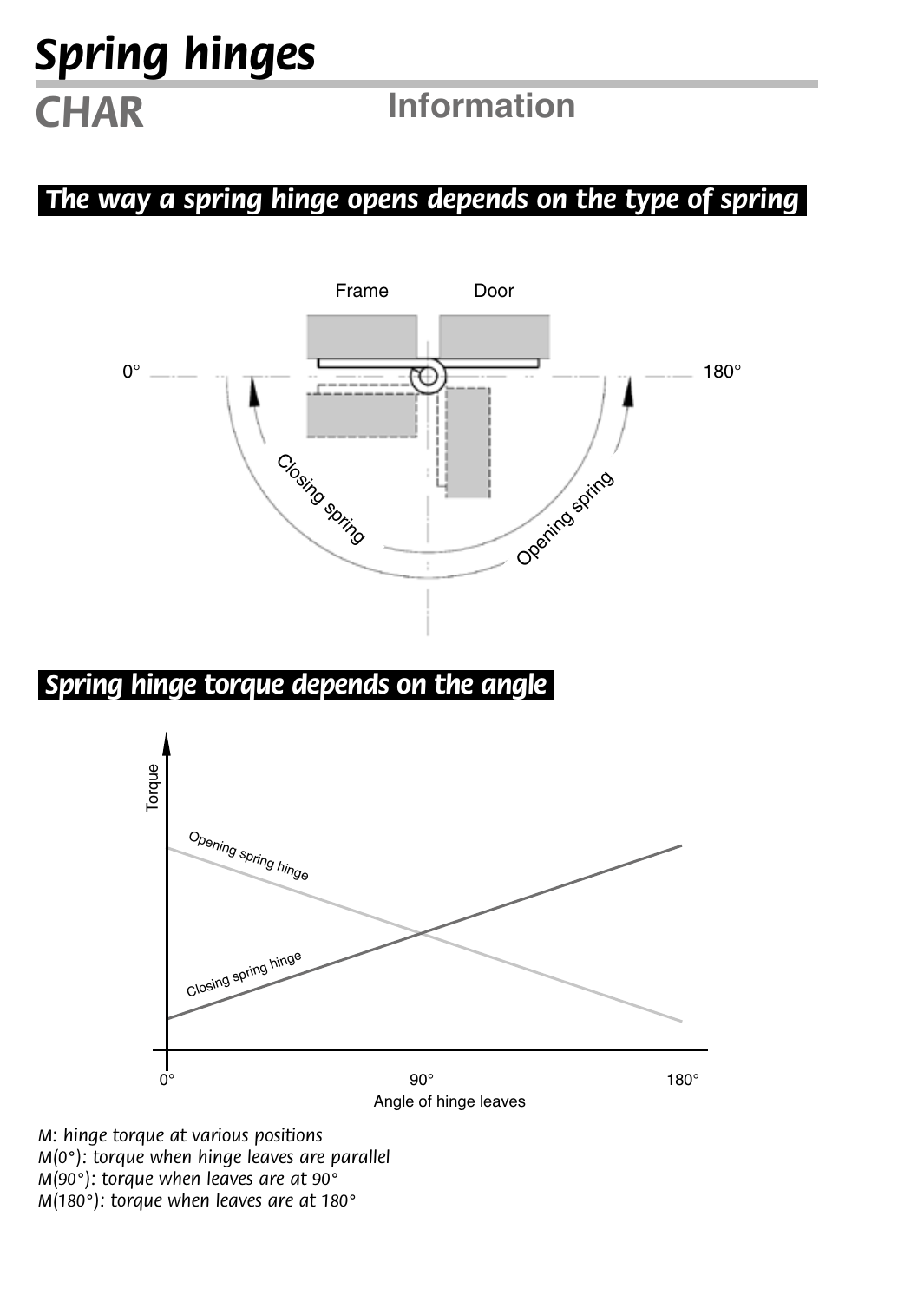## **Information** *CHAR*

*Spring hinges*

### *.Spring hinges are delivered as shown.*

*When delivered, hinges will be in the following position:*





**Closing spring hinge Opening spring hinge**

### *.Mounting and opening direction.*







*The arrow indicates the direction of rotation of the hinge due to the effect of the spring*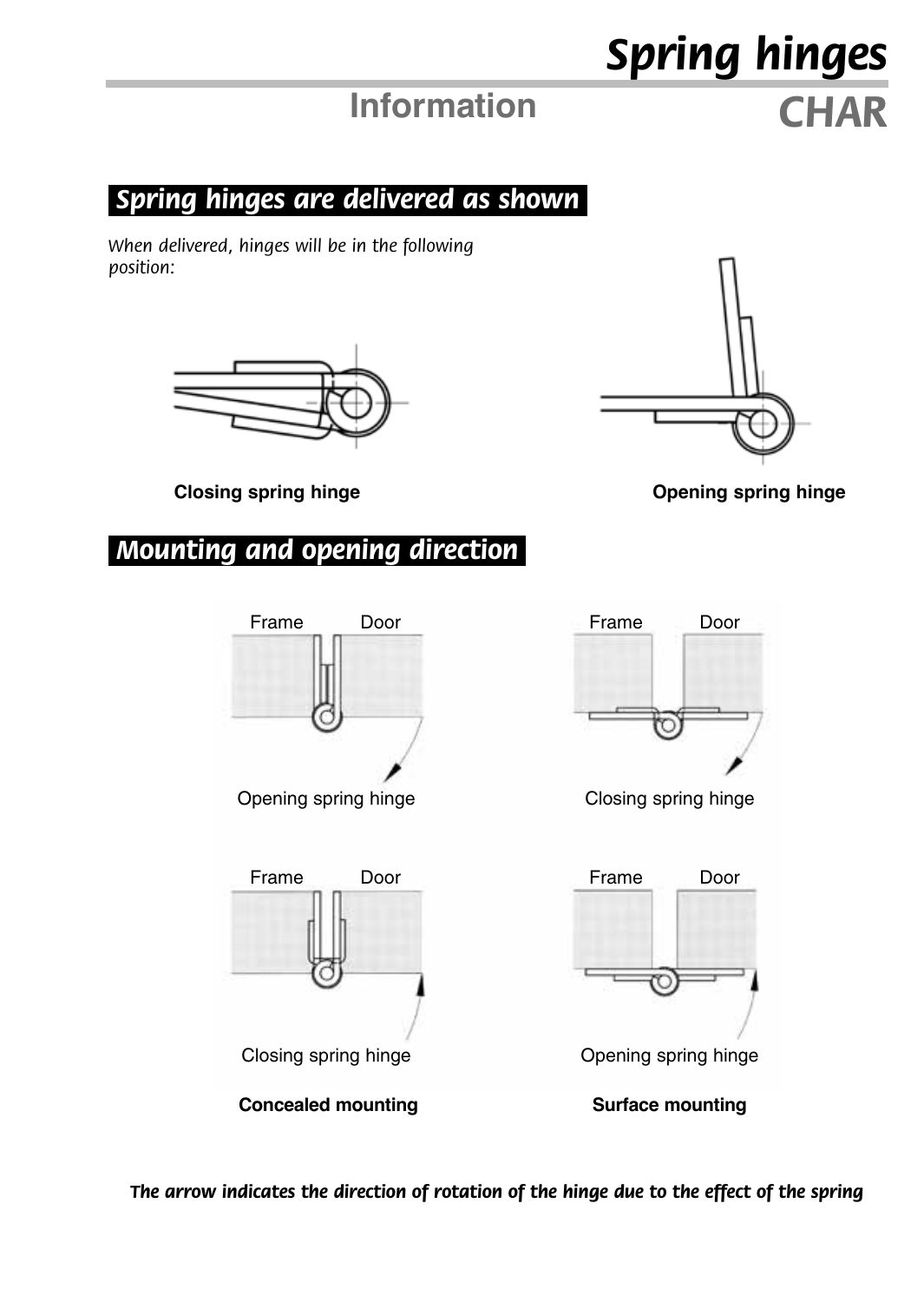# *Spring hinges, welded* **Ste Sta**<sub>ss®</sub> *CHAR* **Automatic return** *- Hinge with opening spring - Sheet metal with rolled knot - Materials: CHAR hinges: steel, stainless steel spring CHAR/SS hinges: stainless steel 304, stainless steel spring - Finish: natural - Spring torque Available M(0°): 0.12 Nm in steel or M(90°): 0.095 Nm M(180°): 0.07 Nm stainless steel* A  $\epsilon$ ØD B ing <sup>sum</sup>in. *DISCOUNTS*

|                                                                                                                                                                                                                                   |    |    |     |    | Qtv           |               | $20+$<br>$6+$ | $50+$                          |
|-----------------------------------------------------------------------------------------------------------------------------------------------------------------------------------------------------------------------------------|----|----|-----|----|---------------|---------------|---------------|--------------------------------|
|                                                                                                                                                                                                                                   |    |    |     |    |               |               |               | Disc. List -5% -10% On request |
| Part number                                                                                                                                                                                                                       | д  | в  | c.  | ØD | <b>Spring</b> | Weight<br>(g) | Stock*        | Price each<br>$1$ to $5$       |
| <b>CHAR7530</b>                                                                                                                                                                                                                   | 75 | 30 | 0.8 |    | Opening       |               |               | 11.01 €                        |
| CHAR7530/SS 75                                                                                                                                                                                                                    |    | 30 | 0.8 |    | Opening       |               |               | 19.66 €                        |
| $\frac{1}{2}$ and the contract of the contract of the contract of the contract of the contract of the contract of the contract of the contract of the contract of the contract of the contract of the contract of the contract of |    |    |     |    |               |               |               |                                |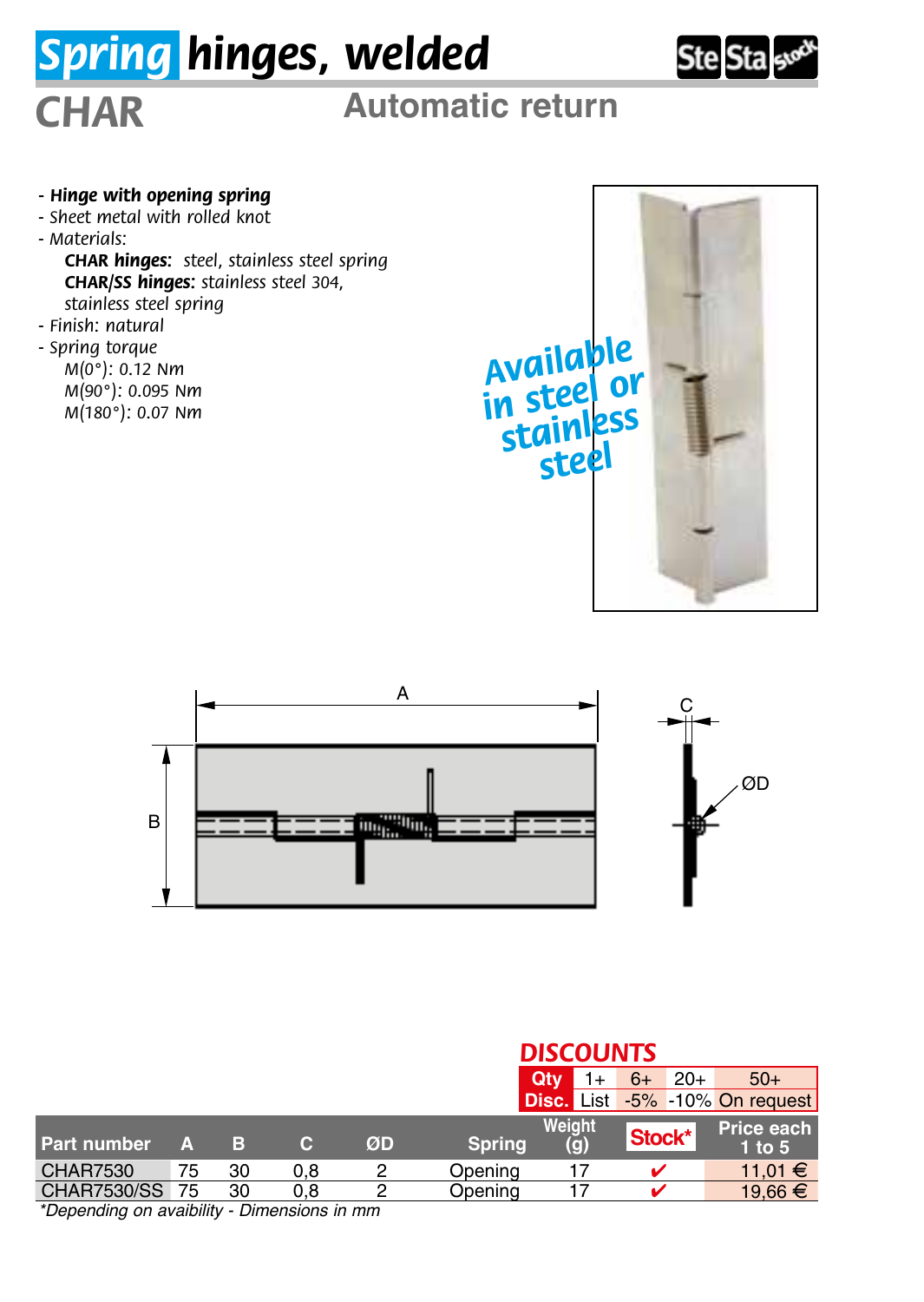

# *Spring hinge, screwed/welded*

## **Automatic return** *CHAR*

### *- Hinge with opening or closing spring*

- *Sheet metal with rolled knot*
- *Materials:*

*Hinges: steel Spring: stainless steel 304 Finish: natural*

- *Opening spring torque: M(0°): 0.09 Nm M(90°): 0.07 Nm*
	- *M(180°): 0.045 Nm*
- *Closing spring torque: M(0°): 0.045 Nm*
	- *M(90°): 0.07 Nm M(180°): 0.09 Nm*





|                                                                                           | <b>DISCOUNTS</b>         |  |  |  |  |  |  |  |
|-------------------------------------------------------------------------------------------|--------------------------|--|--|--|--|--|--|--|
| $1+$<br>$20+$<br>$6+$<br>Qtv                                                              | $50+$                    |  |  |  |  |  |  |  |
| Disc. List -5% -10% On request                                                            |                          |  |  |  |  |  |  |  |
| Weiaht<br>(g) Stock*<br>Part number<br>ØS Spring<br>в<br>ØD<br><b>C</b><br>C.<br>A<br>T E | Price each<br>$1$ to $5$ |  |  |  |  |  |  |  |
| CHAR6035<br>22<br>60<br>35<br>Opening<br>35<br>5<br>7.5                                   | $14.91 \in$              |  |  |  |  |  |  |  |
| CHAR6035-F<br>Closing<br>60<br>35<br>22<br>35<br>з<br>5<br>7.5<br><br><br>$-1$            | $11.12 \t∈$              |  |  |  |  |  |  |  |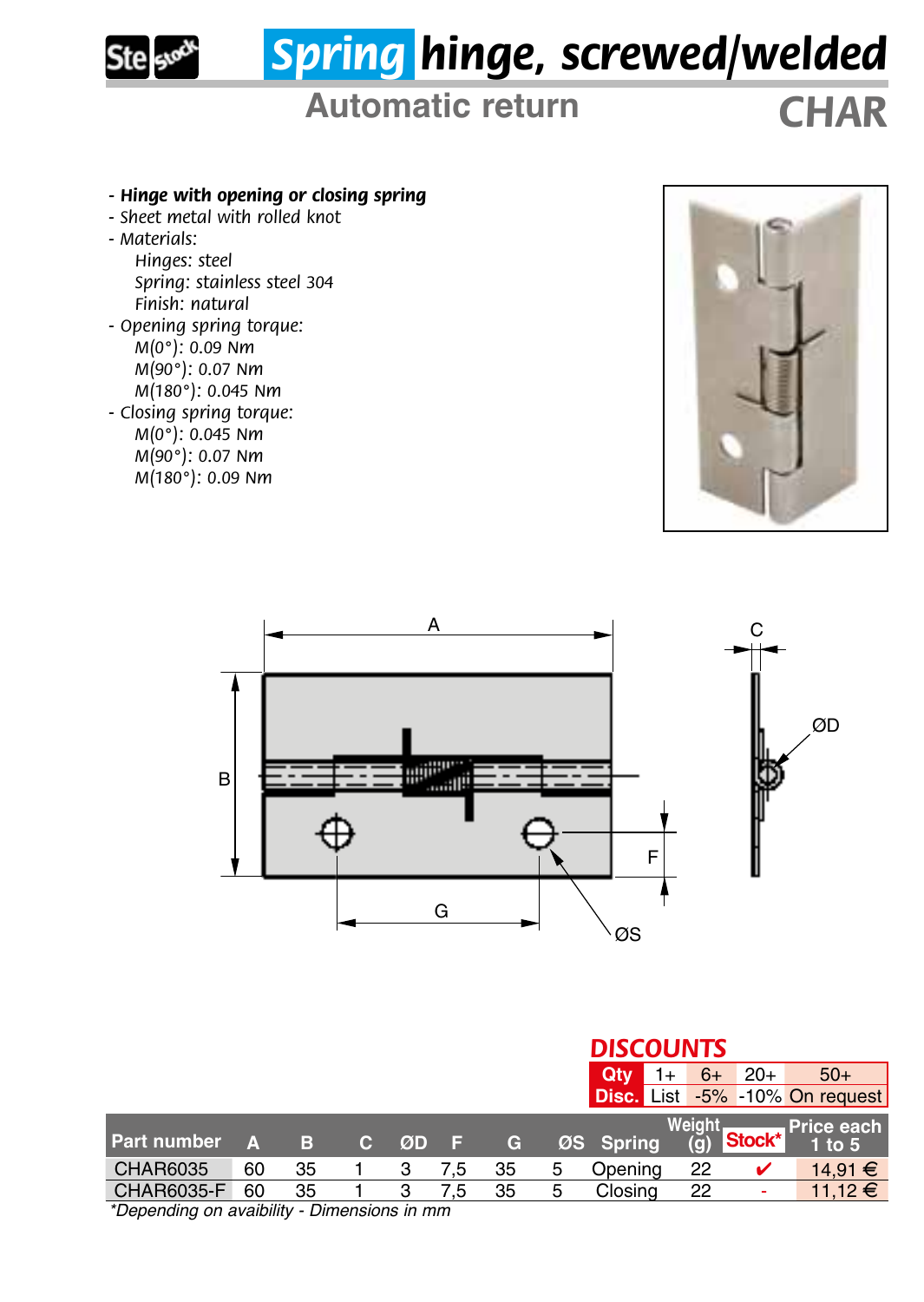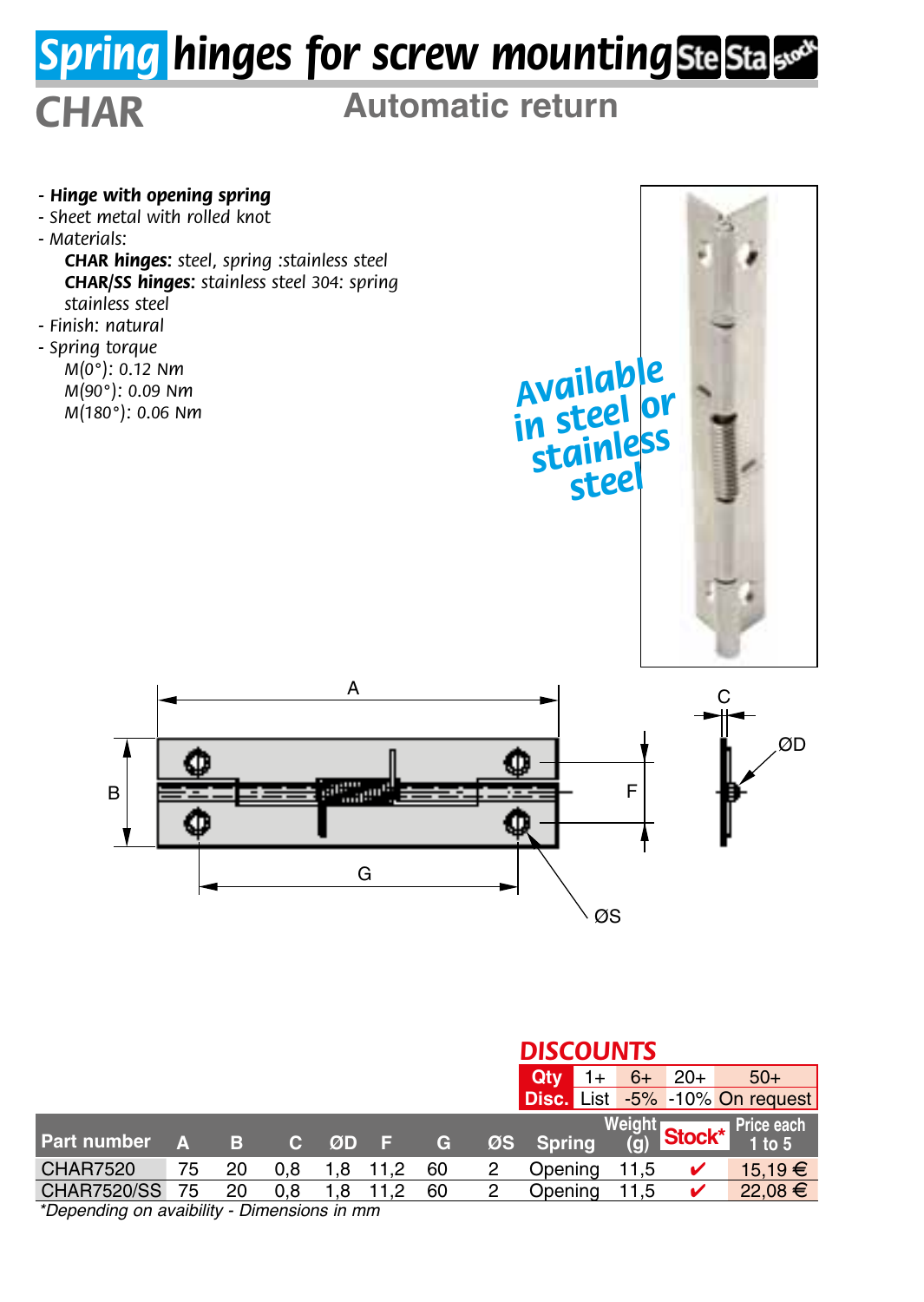# *Spring hinges for welding/screw mounting*

## **Automatic return** *CHAR*

- *Hinge with opening or closing spring*
- *Sheet metal with rolled knot*
- *Materials:*

*CHAR hinges: steel, spring :stainless steel CHAR/SS: Hinges: stainless steel 304 , spring : stainless steel*

- *Finish: natural*
- *Opening spring torque: M(0°) : 0.9 Nm M(90°) : 0.86 Nm M(180°) : 0.6 Nm*
- *Closing spring torque: M(0°) : 0.6 Nm M(90°) : 0.86 Nm*
	- *M(180°) : 0.9 Nm*





|                                                                                                                                                                                                                                   |     |    |    |     |    |            | <b>DISCOUNTS</b> |               |                   |        |                                |  |  |  |  |
|-----------------------------------------------------------------------------------------------------------------------------------------------------------------------------------------------------------------------------------|-----|----|----|-----|----|------------|------------------|---------------|-------------------|--------|--------------------------------|--|--|--|--|
|                                                                                                                                                                                                                                   |     |    |    |     |    |            |                  | Qtv<br>1+     | $6+$              | $20+$  | $50+$                          |  |  |  |  |
|                                                                                                                                                                                                                                   |     |    |    |     |    |            |                  |               |                   |        | Disc. List -5% -10% On request |  |  |  |  |
|                                                                                                                                                                                                                                   |     |    |    |     |    |            |                  |               | Weiaht            |        | Price each                     |  |  |  |  |
| Part number                                                                                                                                                                                                                       | Α   | в  | C. | ØD  | ы  | $\epsilon$ | ØS               | <b>Spring</b> | $\left( q\right)$ | Stock* | $1$ to $5$                     |  |  |  |  |
| CHAR16046                                                                                                                                                                                                                         | 160 | 46 | 3  | 6.5 | 30 | 70         | 4.2              | Opening       | 208               |        | $30,33 \in$                    |  |  |  |  |
| CHAR16046-F                                                                                                                                                                                                                       | 160 | 46 | 3  | 6.5 | 30 | 70         | 4.2              | Closing       | 208               | ٠      | 28.99 €                        |  |  |  |  |
| <b>CHAR16046/SS</b>                                                                                                                                                                                                               | 160 | 46 | 3  | 6.5 | 30 | 70         | 4.2              | Opening       | -208              | ັ      | $43,14 \in$                    |  |  |  |  |
| $\frac{1}{2}$ and the contract of the contract of the contract of the contract of the contract of the contract of the contract of the contract of the contract of the contract of the contract of the contract of the contract of |     |    |    |     |    |            |                  |               |                   |        |                                |  |  |  |  |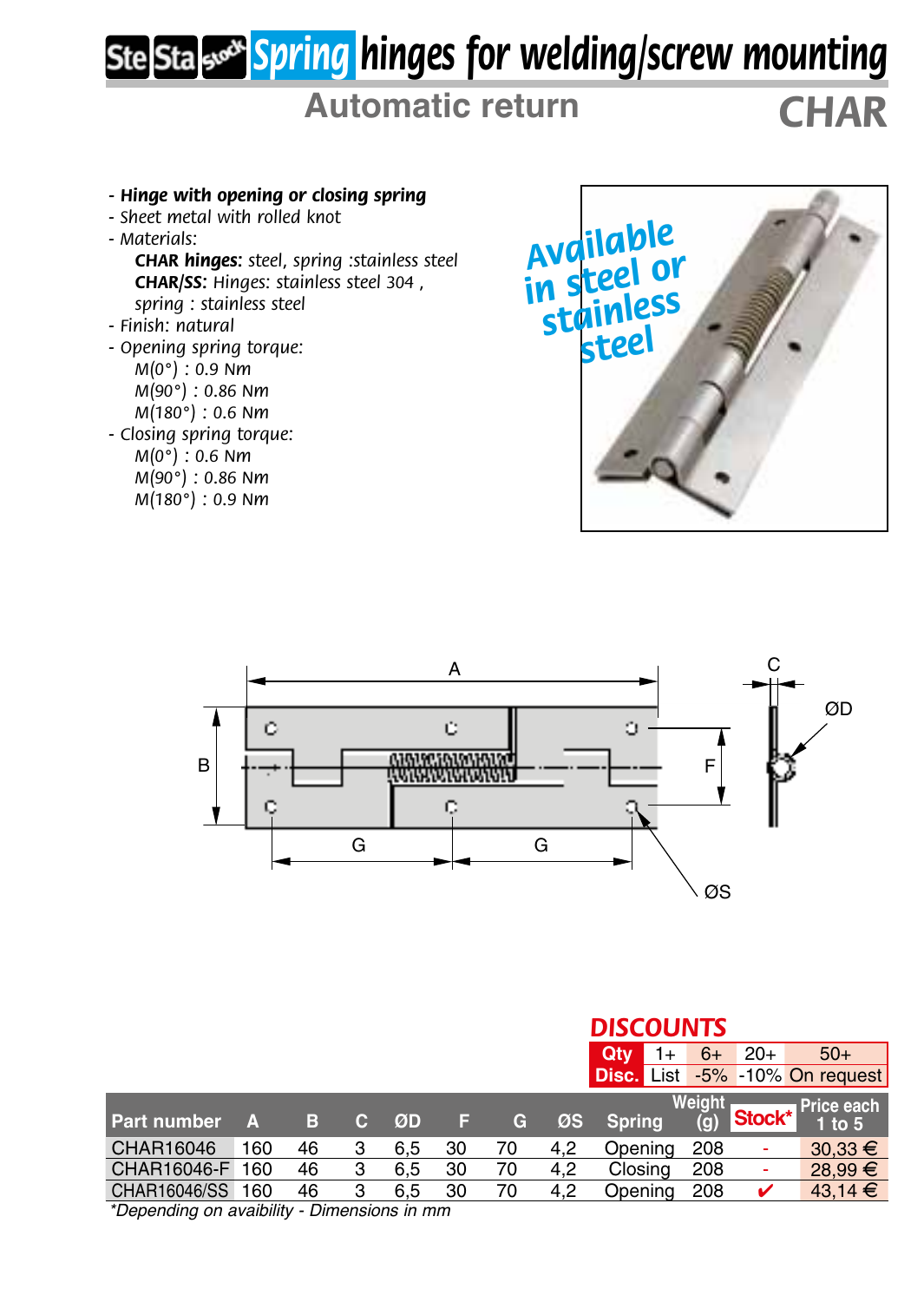# *Spring hinges for screw mounting*

## *CHAR* **Automatic return**

*- Hinge with opening or closing spring - Sheet metal with rolled knot - Materials: CHAR hinge: plated steel, spring :stainless steel CHAR/SS hinge: natural stainless steel 304: spring stainless steel - Opening spring torque M(0°): 1.5 Nm M(90°): 1.1 Nm M(180°): 0.65 Nm - Closing spring torque M(0°): 0.65 Nm M(90°): 1.1 Nm M(180°): 1.5 Nm Available in steel or stainless* 





*steel*

|                      | <b>DISCOUNTS</b> |           |   |    |    |    |    |                                |                          |        |                          |
|----------------------|------------------|-----------|---|----|----|----|----|--------------------------------|--------------------------|--------|--------------------------|
|                      |                  |           |   |    |    |    |    | Qtv<br>1+                      | $6+$                     | $20+$  | $50+$                    |
|                      |                  |           |   |    |    |    |    | Disc. List -5% -10% On request |                          |        |                          |
| <b>Part number</b>   | А                | в         | C | ØD | Е  | G  | ØS | <b>Spring</b>                  | Weiaht<br>$\mathbf{(q)}$ | Stock* | Price each<br>$1$ to $5$ |
| CHAR5050/Z           | 50               | 50        | 2 | 4  | 9  | 30 | 5  | Opening                        | 50                       | V      | $8.78 \in$               |
| CHAR5050-F/Z         | 50               | 50        | 2 |    | 9  | 30 | 5  | Closing                        | 50                       | v      | $9.20 \in$               |
| <b>CHAR5050/SS</b>   | 50               | 50        | 2 |    | 10 | 30 | 5  | Opening                        | 50                       | ✔      | 25.30 €                  |
| <b>CHAR5050-F/SS</b> | 50<br>           | 50<br>- - | 2 |    | 10 | 30 | 5  | Closing                        | 50                       | ✓      | 25,30 €                  |